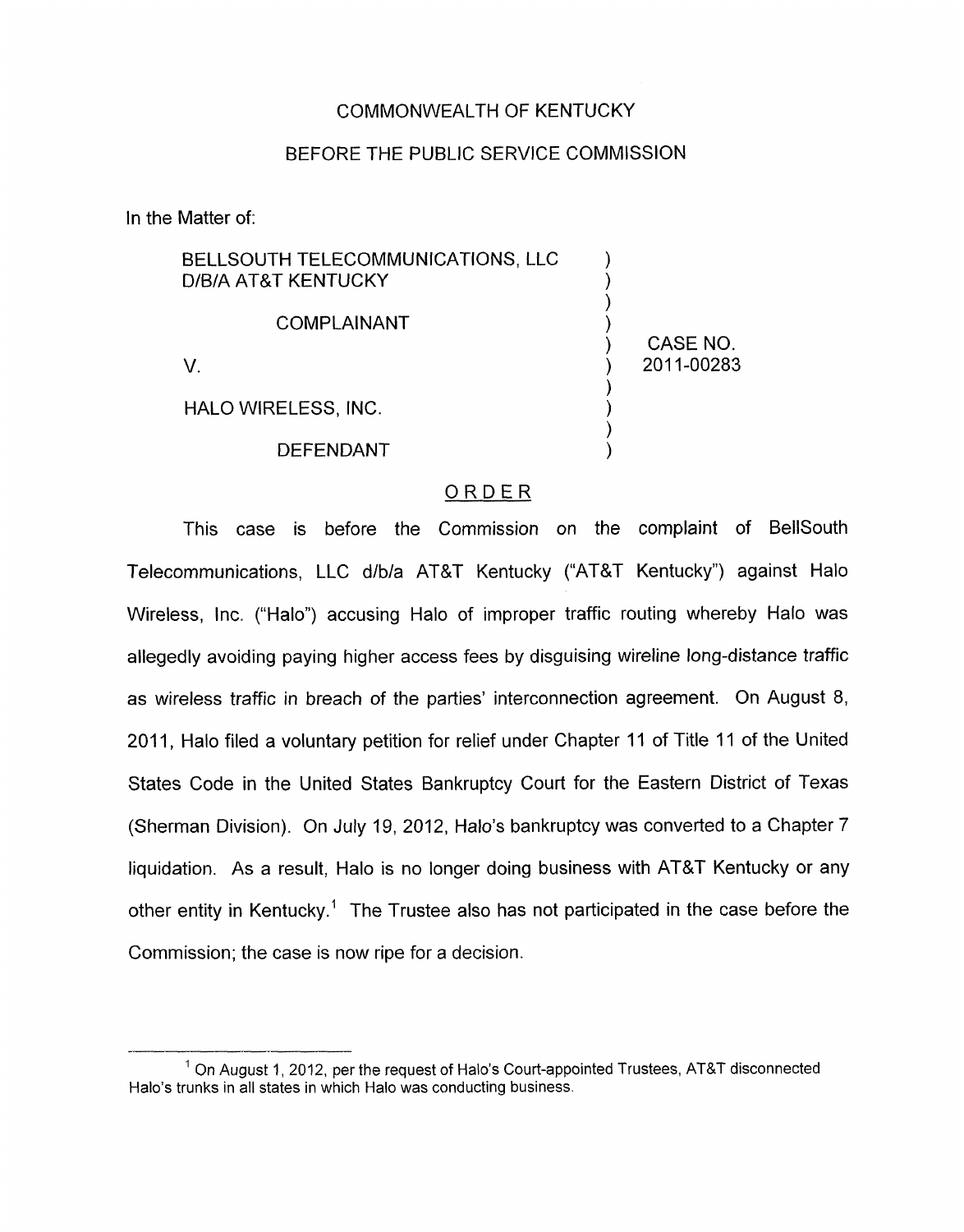#### BACKGROUND

AT&T Kentucky and Halo entered into an interconnection agreement for wireless service.<sup>2</sup> Under this agreement, Halo was to send to AT&T Kentucky only wirelessoriginated calls, which AT&T Kentucky would either terminate to its end users or transit to third-party companies. Under the intercarrier compensation system at the time, Halo would pay reciprocal compensation charges for wireless-originated calls, charges much lower than access charges for long-distance landline-originated calls.

On July 26, 2011, AT&T Kentucky filed a formal complaint against Halo alleging that Halo Wireless had breached the parties' interconnection agreement by: (1) sending wireline-originated calls to AT&T Kentucky; $3$  (2) altering or deleting call detail records to make wireline-originated calls appear to be wireless calls;<sup>4</sup> and (3) refusing to pay for facilities that Halo had ordered from AT&T Kentucky. $5$  AT&T Kentucky stated that Halo must pay it for access charges for the wireline-originated calls, as well as for facilities that Halo had ordered. AT&T Kentucky requested that the Commission order Halo to cease altering call-detail records, cease sending wireline-originated traffic to AT&T Kentucky, and pay for facilities and applicable access charges.<sup>6</sup>

In its Answer, Halo asserted that it did not breach its interconnection agreement with AT&T Kentucky and that AT&T Kentucky was entitled to no money from Halo.<sup>7</sup>

<sup>4</sup> *Id.* at 4.

*Id.* at *6.*  **5** 

*Id.* at *6-7* 

 $^2$  Direct Testimony of J. Scott McPhee ("McPhee Direct") at 11, line 19-12, line 11; Exhibit JSM-4.

AT&T Kentucky's Formal Complaint at 3. **3** 

 $^7$  Answer of Halo Wireless, Inc. at 1.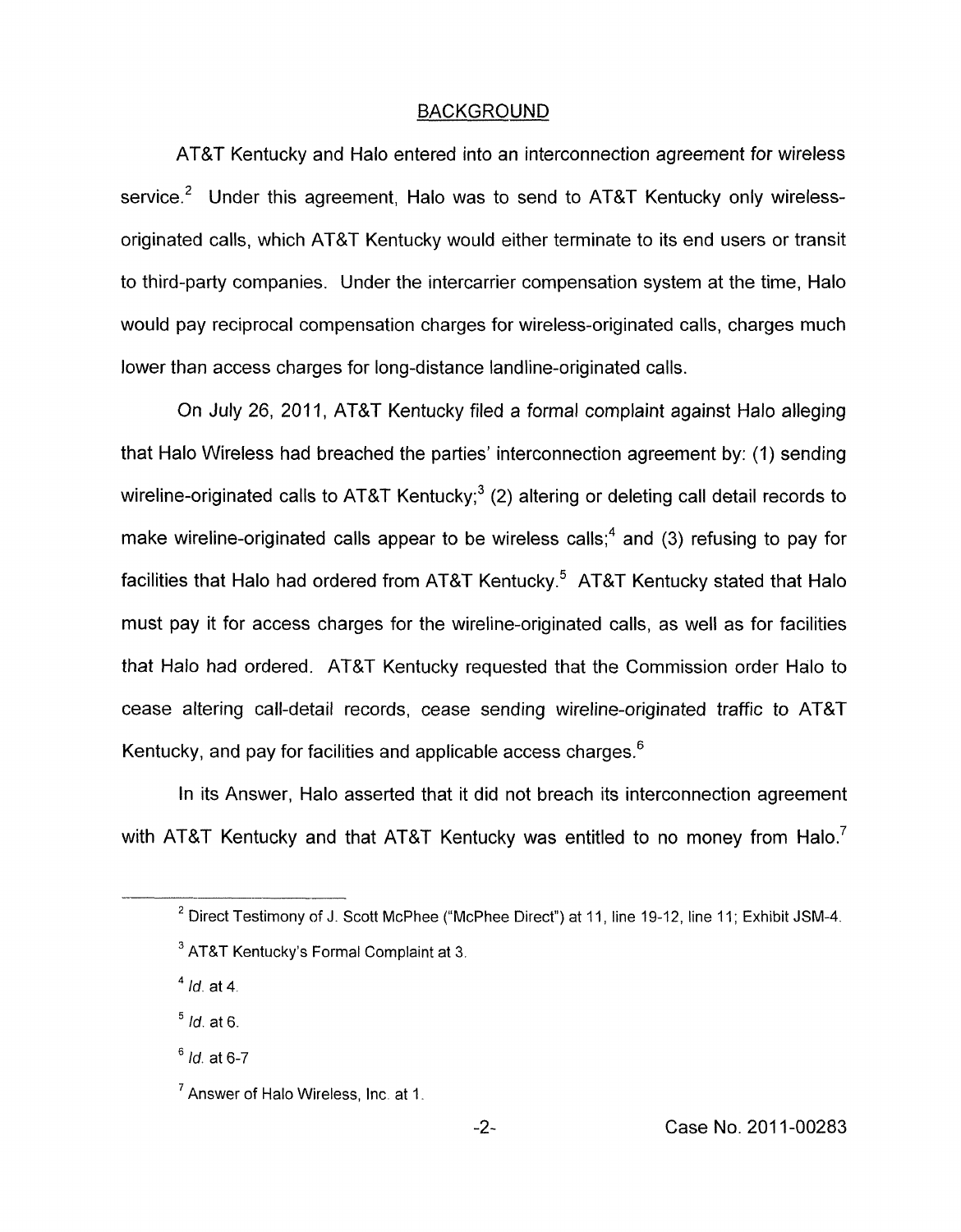Halo asserted that it is a wireless provider that sells telephone exchange service to Transcom Enhanced Services, lnc. ("Transcom"). Halo asserted that Transcom is an end user and an enhanced services provider ("ESP") and, as such, changes the content of every call that passes through it. Halo further argued that as an end user, even if the calls are wireline-originated calls, the calls should be billed as local wireless calls. $8$ 

On August 8, 2011, Halo filed a voluntary petition for relief under Chapter 11 of the Bankruptcy Code in the United State Bankruptcy Court for the Eastern District of Texas, and on August 16, 2012, Halo filed with the Commission a Suggestion of Bankruptcy and Notice of Stay with the Commission. On September 14, 2011, Halo filed a Notice that it had removed the case to the United States District Court for the Eastern District of Kentucky. Halo also notified the Commission that under 28 U.S.C. *5*  1452, no further action could be taken in the administrative case without leave of the District Court.

On April 9, 2012, the District Court remanded the case back to the Commission with the expectation that the case would proceed expeditiously. On May 17, 2012, the Commission issued a Procedural Order and scheduled a formal hearing for July 18, 2012. On July 17, 2012 the Commission, on joint motion of the parties, cancelled the July 18, 2012 hearing and issued a briefing schedule.

On July 19, 2012, the Bankruptcy Court converted Halo's bankruptcy filing from Chapter 11 to Chapter 7 and named a trustee to manage the wind down. The Commission received notice of the conversion when AT&T Kentucky filed its brief with

*Id.* at 2. **<sup>8</sup>**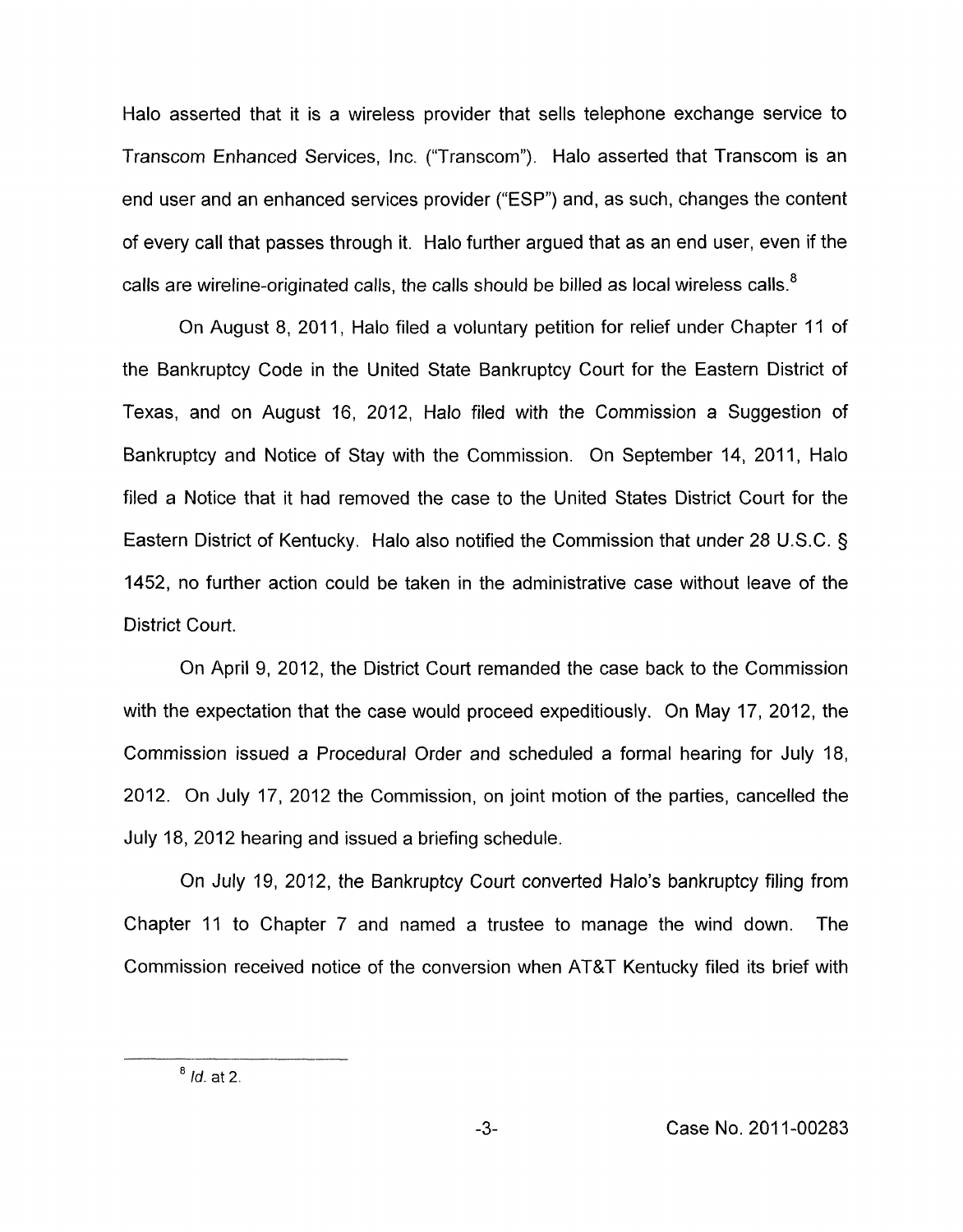the Commission on August 17, 2012.<sup>9</sup> Halo had filed neither a response brief nor any documents with the Commission by December 12, 2012, when AT&T Kentucky filed an Unopposed Motion to Enter Consent Order with which the Trustee consented." The Commission has received nothing from Halo.

## **DISCUSSION**

AT&T Kentucky, in its brief, argues that Halo violated the parties' interconnection

agreement by: (1) sending landline-originated traffic to AT&T Kentucky; (2) sending

inaccurate call detail records; and, (3) refusing to pay for interconnection facilities

provided by AT&T Kentucky. The arguments are addressed below.

I. Did Halo Breach the interconnection Agreement by Sending Landline-Originated Traffic to AT&T Kentucky?

The parties' interconnection agreement requires Halo to send only wirelessoriginated traffic to AT&T Kentucky. The relevant portion of the agreement provides

that:

Whereas, the Parties have agreed that **this Agreement will apply only to** (I) traffic that originates on AT&T's network or is transited through AT&T's network and routed to Carrier's wireless network for wireless termination by Carrier; and (2) **traffic that originates through wireless transmitting and receiving facilities before [Halo] delivers traffic to AT&T**  for termination by AT&T or for transit to another network.<sup>11</sup>

[Emphasis added.]

The Commission subsequently received the official notice from the Trustee on September 12, **<sup>9</sup>** 2012.

 $10$  As discussed below, the Commission, by this Order, is granting the precise relief sought in the unopposed motion. Therefore, the Commission need not address the unopposed motion because it is moot.

<sup>&</sup>lt;sup>11</sup> McPhee Direct at 12, lines 18-24; Exhibit JSM-5.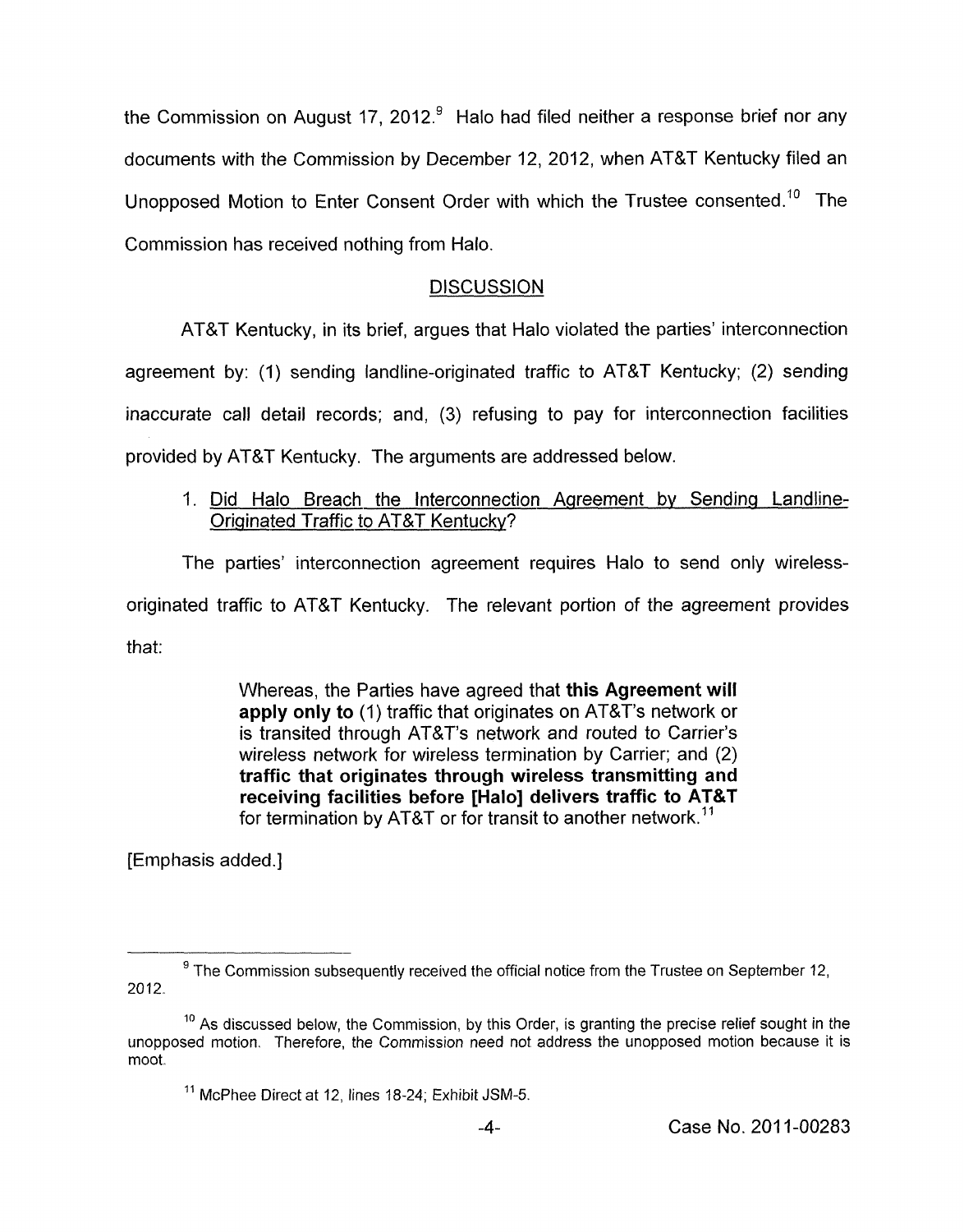The wireless-traffic-only provision is important because wireless traffic and landline traffic are regulated differently. The geographic area to determine whether a call is local (and subject to reciprocal compensation charges) or non-local (and subject to access charges, which are higher) differs greatly for wireless and landline calls. Wireless traffic is classified as local if it originates and terminates within a Major Trading Area ("MTA"). Landline traffic is classified as local if it originates and terminates within a designated local calling area.

It is undisputed that Halo ordered trunks only for delivery of wireless traffic. AT&T Kentucky, therefore, billed Halo for termination of the traffic as if it were wireless traffic.<sup>12</sup> AT&T Kentucky claims that it quickly became apparent that Halo was sending wireline-originated, and not wireless, traffic to AT&T Kentucky.<sup>13</sup>

Halo admits that a portion of the traffic sent to AT&T Kentucky did originate on a landline.<sup>14</sup> AT&T Kentucky determined by studying the calling party number ("CPN") of the calls, that on a given month, allegedly between 67 percent to 89 percent of the traffic sent to AT&T Kentucky was wireline-originated.<sup>15</sup> Halo disputed AT&T Kentucky's calculation, claiming that the CPN was unreliable and could not be used to determine the origination point for any *of* Halo's calls.16

it is clear that the majority of the informational calls that Transcom sent through Halo to AT&T Kentucky was originated from a landline. Even Halo admits that the calls

<sup>&</sup>lt;sup>12</sup> Direct Testimony of Mark Neinast ("Neinast Direct") at 9, lines 3-4.

*Id.* at 9, line 11-10, line 6. **13** 

<sup>&</sup>lt;sup>14</sup> Prefiled Testimony of Russ Wiseman ("Wiseman Testimony") at 32, lines 5-6.

<sup>&</sup>lt;sup>15</sup> Neinast Direct at 18, lines 2-5

Wiseman Testimony at 27-32. **16**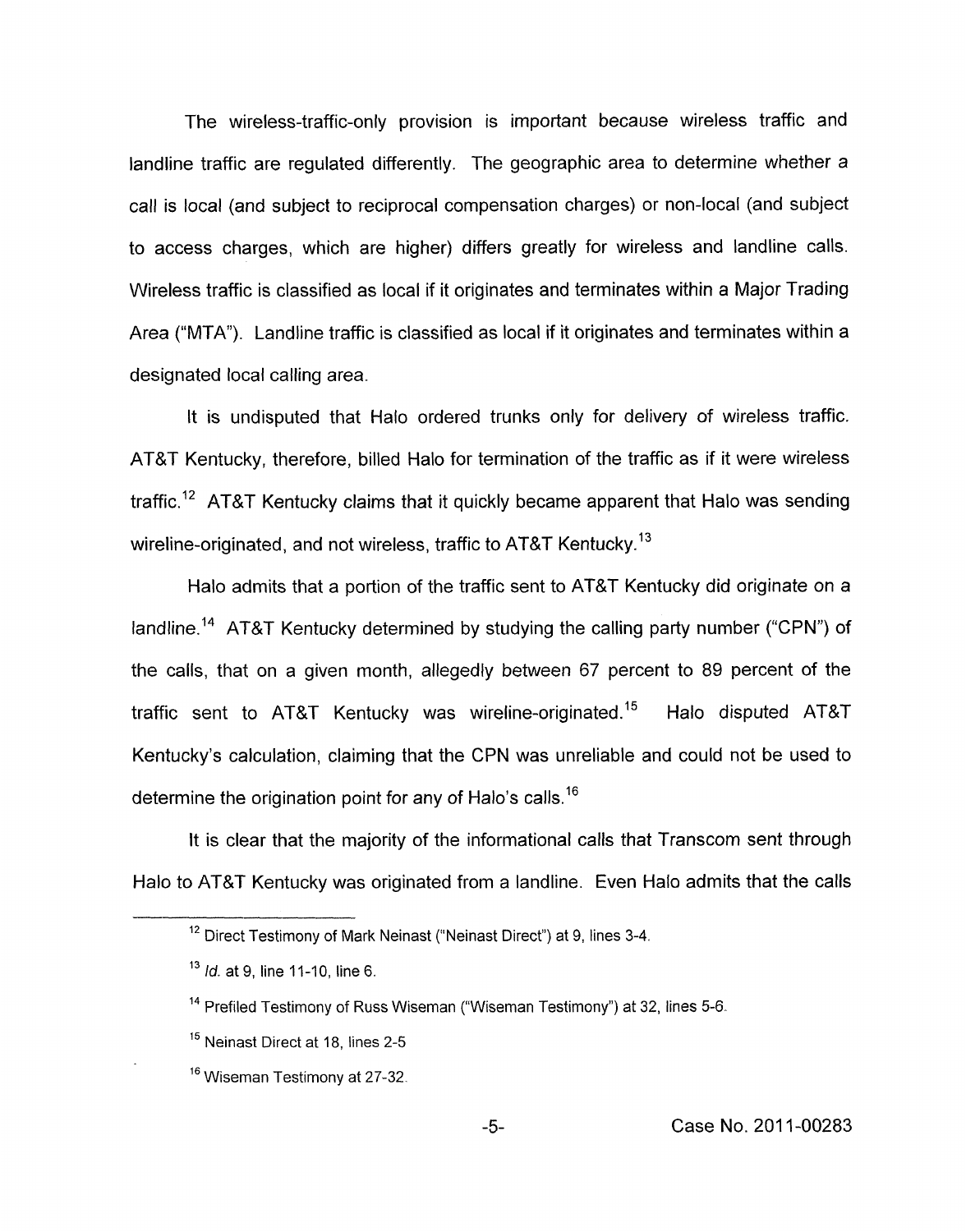begin from landlines prior to being delivered to Transcom and traversing Halo's network.<sup>17</sup> Halo, however, argues that even though the call to Transcom may begin on a landline, once the call is acted upon by Transcom, Transcom becomes the originator of the wireless call, and the traffic should, therefore, be treated as wireless.

When a customer places a call to Trascom's service, Transcom acts on the call and delivers the traffic to Halo, and Halo then passes the call to AT&T Kentucky. Halo asserts that traffic generated from Transcom's customers, should be treated as originating from Transcom, an ESP and end-user of Halo's services, such that when Halo terminates a Transcom originated call to AT&T, the call then is a wireless call for the purposes of intercarrier compensation.

Halo and Transcom are separate companies, but have overlapping officers and ownership, and the largest investor in both companies is the same person.<sup>18</sup> Transcom, in fact, was the source of 100 percent of Halo's revenues nationwide.<sup>19</sup> In Kentucky, Halo and Transcom have equipment on the same tower in Paducah. Every call that came to Halo in Kentucky first passed through Transcom, whose end user originated the call at one of its four switching stations: Dallas, New York, Atlanta or Los Angeles.<sup>20</sup> Transcom sent the call to its equipment at the Paducah tower, where Transcom wirelessly transmitted to Halo's facilities 150 feet away. Halo then sent the call to AT&T

<sup>&</sup>lt;sup>17</sup> Wiseman Testimony at 32, lines 5-6.

 $^{18}$  McPhee Direct at 6, lines 7-13, and at 9, line 17-10, line 2.

*Id.* at 7, lines 9-15. **19** 

<sup>&</sup>lt;sup>20</sup> Rebuttal Testimony of Raymond W. Dawse ("Dawse Rebuttal") at 6, line 4-7, line 3.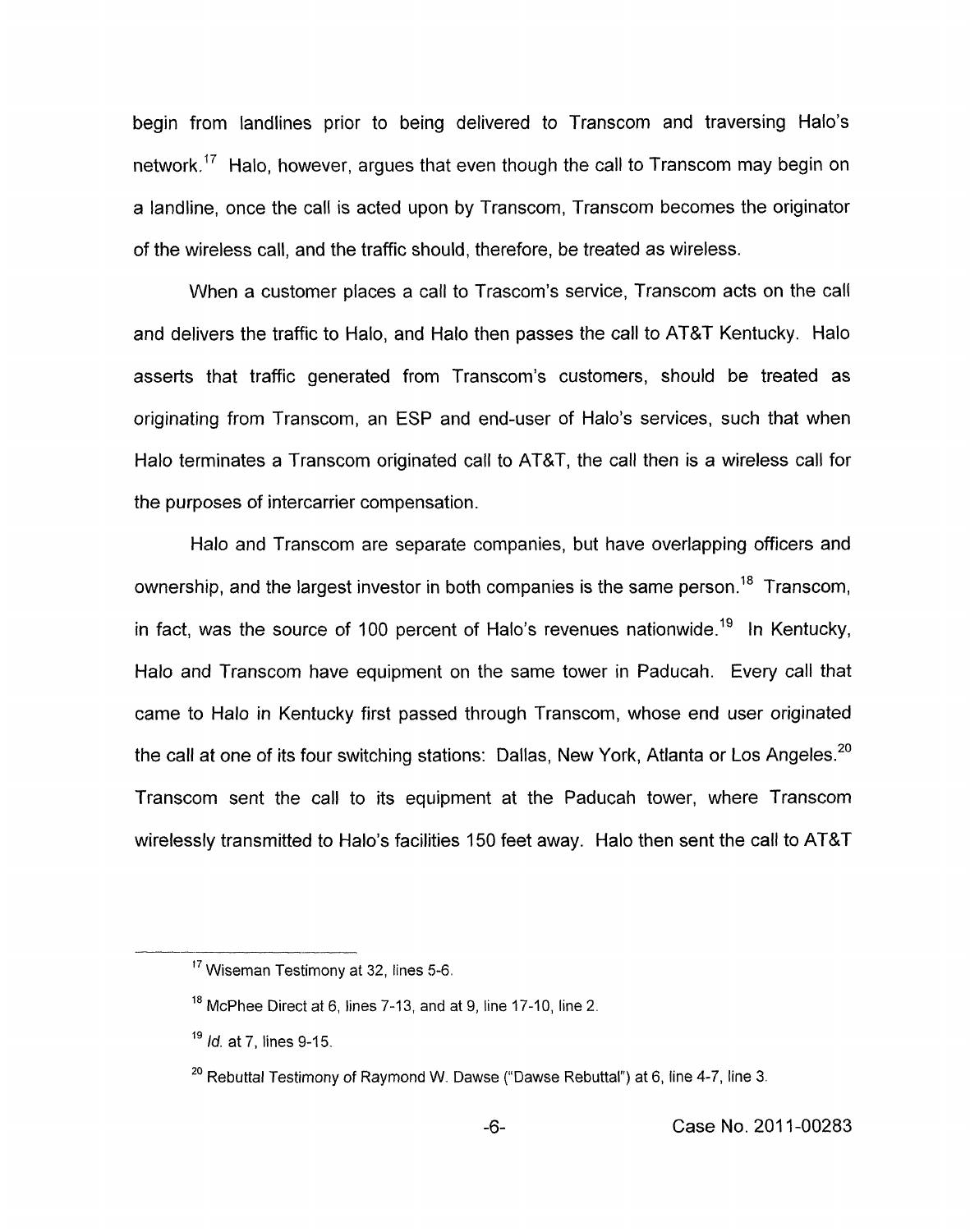Kentucky's tandem switch for termination to an AT&T Kentucky end user or passed to a third-party carrier. $21$ 

AT&T Kentucky asserts that there is no technical reason for the 150-foot link between Halo and Transcom to be wireless, alleging that it is cheaper, more efficient, and more reliable to make the connection using a cable.<sup>22</sup> AT&T Kentucky accuses Halo and Transcom of constructing their facilities this way so that Halo could claim the calls were local wireless calls and subject to the lower charges of reciprocal  $compensation.<sup>23</sup>$ 

Halo argues that Transcom is an ESP and, as such, its traffic should be treated as an end user of Halo for all purposes, including access charges. Halo argues that since Transcom is an end user of Halo, calls from customers of Transcom are deemed to terminate to Transcom and the traffic generated by Transcom is deemed to originate from Transcom.

As discussed below, Halo's arguments fail for several reasons.

First, the FCC has rejected Halo's theory. In its ICC/USF Order,<sup>24</sup> the FCC singled out Halo by name, described Halo's arrangement of having traffic pass through a purported ESP before reaching Halo, and rejected Halo's argument that this

<sup>&</sup>lt;sup>21</sup> /d. at 7, line 8-8, line 2.

 $22 \frac{1}{d}$ 

AT&T *Kentucky's Initial Brief at* 10. **<sup>23</sup>**

<sup>&</sup>lt;sup>24</sup> In the Matter of Connect America Fund; A National Broadband Plan for Our Future; *Establishing Just and Reasonable Rates for Local Exchange Carriers; High-Cost Universal Service Support; Developing a Unified Infercarrier Compensation Regime; Federal-State Joint Board on Universal*  Service; Lifeline and Link-Up; Universal Service Reform: Mobility Fund, WC Docket Nos. 10-90, 07-135, 05-337, 03-109, CC *Docket Nos.* 01-92, 96-45, *GN Docket No.* 09-51, WT *Docket No.* 10-208, *Report and Order and Further Notice of Proposed Rulemaking, FCC 11-161 (rel. Nov. 18, 2011) ("ICC/USF Order").*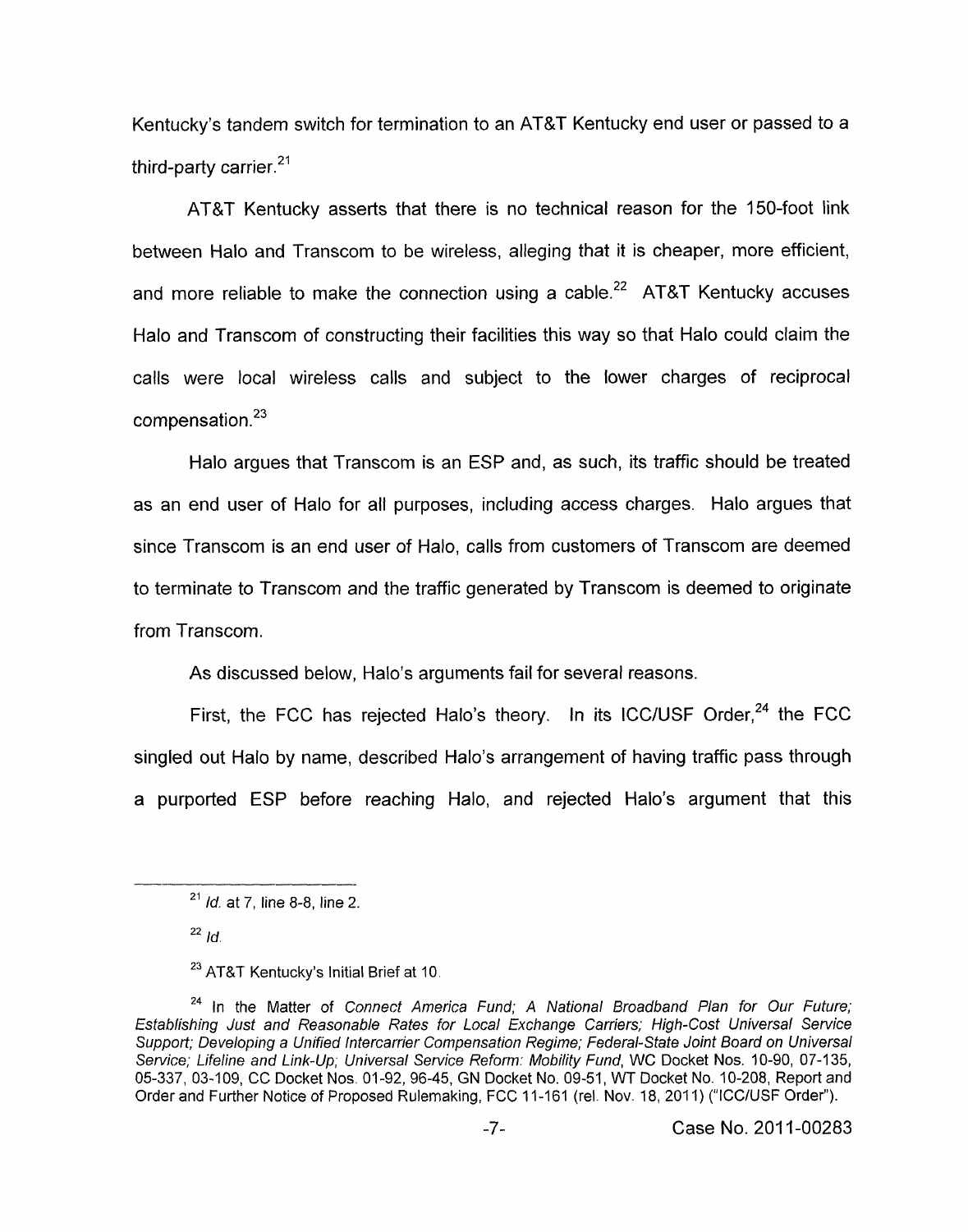"reoriginated" the call.<sup>25</sup> The FCC's ICC/USF Order alone makes it clear that Halo's arrangement with Transcom does not "reoriginate" the call or turn a wireline-originated call into a wireless call.

Second, ESPs do not originate every call they touch. There is no authority to support Halo's argument that ESPs terminate every call that they touch and then originate the call when sending it to another company. The FCC has made it clear that ESPs are end users only for the purposes of applying access charges and applying access-charge rules.<sup>26</sup> The distinction goes only so far as to consider an ESP to be an end user for the purpose of exempting it from access charges. The exemption applies only to the ESP, and not to any carrier that serves the ESP. Therefore, even if Transcom is an ESP, Halo does not enjoy the benefit of the exemption.

Third, Transcom does not qualify as an ESP. To be an ESP, a carrier must offer "enhanced services," which Transcom does not seem to provide. Enhanced services are services that utilize computer processing applications that enhance or change the fundamental nature of the content of a call-changes that change the service from the perspective of the end user.<sup>27</sup> Services that are not enhanced, and are deemed to be incidental to the transmission of the call, do not alter the fundamental character of the telephone service.<sup>28</sup> Halo argues that Transcom provides "comfort noise" during

<sup>&</sup>lt;sup>25</sup> *Id.* at **¶**¶ 1003-1006.

<sup>&</sup>lt;sup>26</sup> Implementation of the Local Competition Provisions of the Telecommunications Act of 1996, *lnfercarrier Compensation for ISP-Bound Traffic,* 16 FCC Rcd. 9151, 7 11 (2001).

<sup>&</sup>lt;sup>27</sup> Implementation of the Non-Accounting Safeguards of Sections 271 and 272 of the Communications Act of 1934, 11 FCC Rcd. 21905, ¶ 107 (1996).

<sup>&</sup>lt;sup>28</sup> Order and Notice of Proposed Rulemaking, *In the Matter of AT&T Corp. Petition for Declaratory Ruling Regarding Enhanced Prepaid Calling Card Services,* 20 FCC Rcd. 4826 (2005), *affd, AT&T Corp. v. FCC,* 454 F.3d 329 (D.C. Cir. 2006).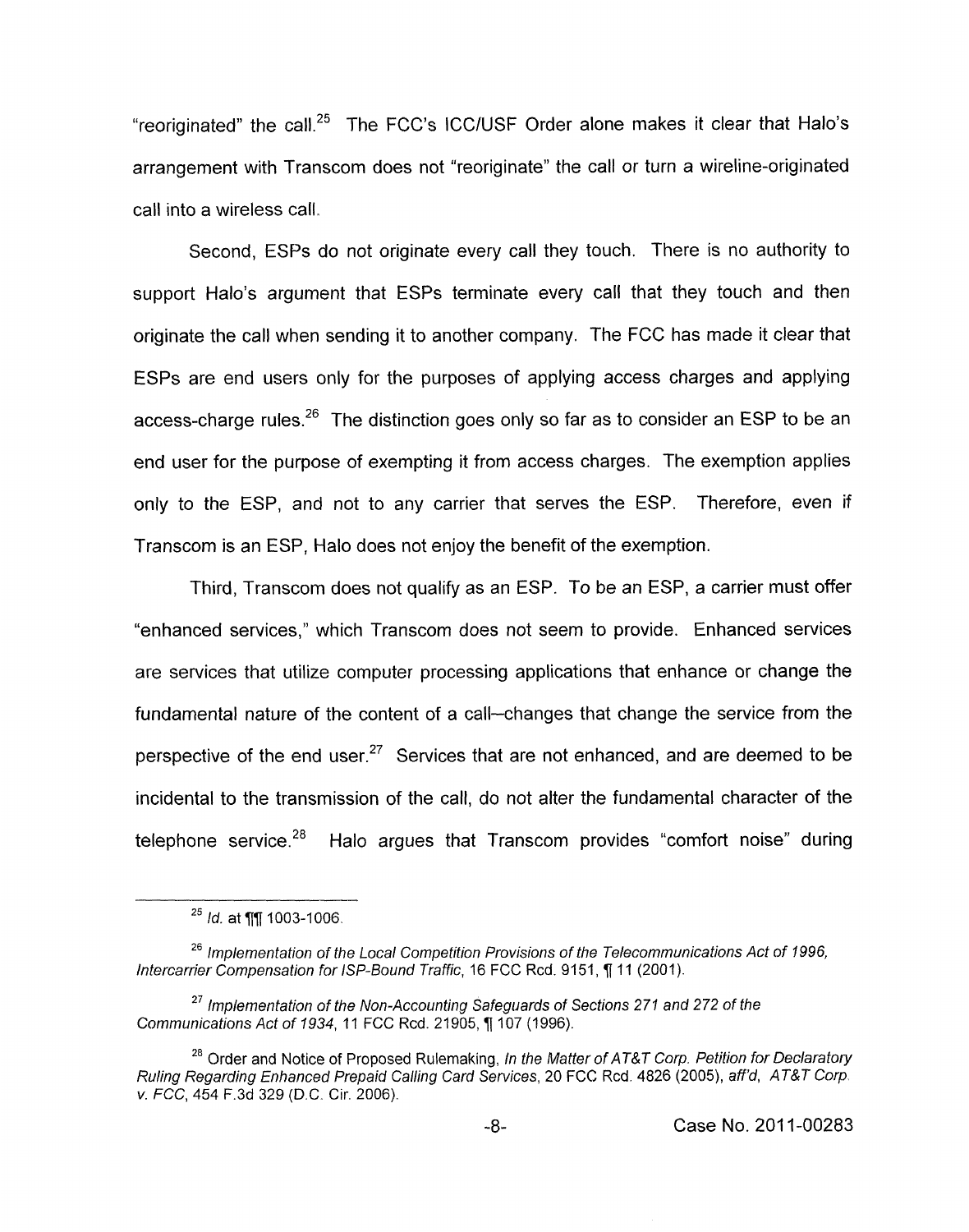periods of silence so that the parties do not think that the call has been disconnected.<sup>29</sup>  $30$  This does not alter or add to the content of any call, and the comfort noise cannot be considered an enhanced service. Therefore, Transcom cannot be considered an ESP.

Fourth, assuming, *arguendo,* that Transcom is an ESP, calls that originate on landline facilities should not be sent to AT&T Kentucky pursuant to the interconnection agreement. That traffic, whether it is wireline or wireless, originates in Dallas, Atlanta, New York or Los Angeles, as this traffic is long-distance in nature and thereby subject to access charges.

Based on the above, the Commission finds that Halo breached the interconnection agreement by sending wireline-originated traffic to AT&T Kentucky through facilities designated for wireless traffic only.

2. Did Halo Breach the ICA Bv Sending Inaccurate Call Detail Information?

AT&T alleges that Halo deliberately altered the CPN or charge number ("CN") of several calls that it sent to AT&T Kentucky in order to obscure the origins of the call.<sup>31</sup> AT&T Kentucky alleges that it discovered that until the end of 2011, Halo inserted inaccurate CNs on every call that Halo sent to AT&T Kentucky. $32$  Halo acknowledges that it inserted a CN assigned to Transcom into the call record of every call that is sent

 $29$  Pre-filed Testimony of Robert Johnson ("Johnson Testimony") at 14, lines 3-16, line 7.

AT&T Kentucky argues that this is merely a different method of suppressing background noise, **30**  something every carrier engages in and is known as "line-conditioning" and is incidental to the provision of voice service.

**<sup>31</sup>**Neinast Direct at 30, lines 13-20

*Id.* at 31, line 19-32, line 4. **<sup>32</sup>**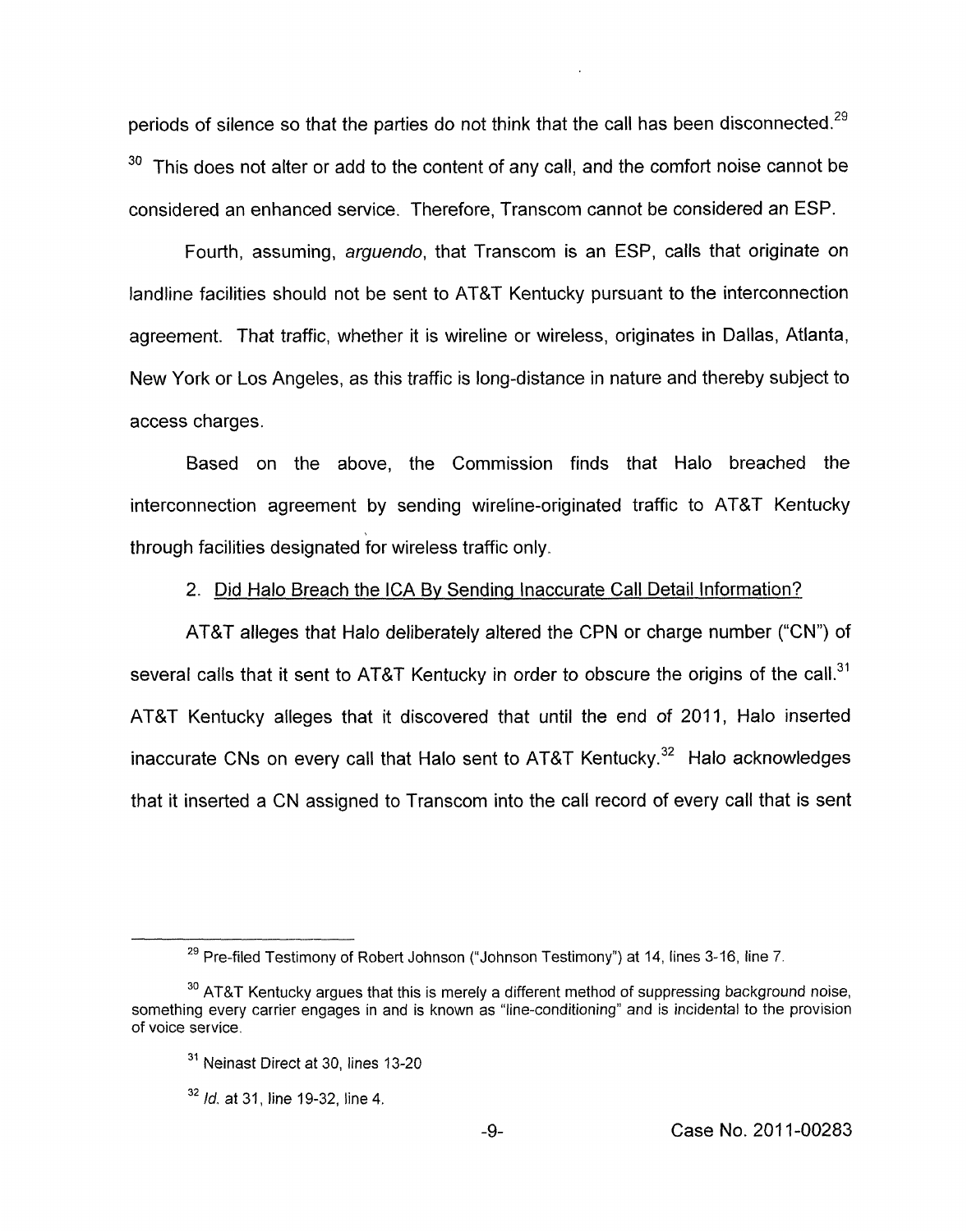to Halo.<sup>33</sup> In every case, the inserted CN was local to the same MTA, thus making it look like a local, wireless call for billing Halo. $34$ 

Halo justifies its insertion of the CN on the same argument as discussed above: that Transcom originates the calls. $35$  However, if Transcom did originate the call, the number would appear as the CPN, and not the CN. The FCC, in the ICC/USF Order, prohibited this, stating that the CN field "may not contain or be populated with a number associated with an intermediate switch, platform, or gateway." $36$  Because the FCC explicitly prohibited the type of behavior in which Halo acted, it is clear to the Commission that Halo breached the interconnection agreement by inserting Transcom's CN into the call information it sent to AT&T Kentucky.

# 3. Did Halo Breach the Interconnection Agreement bv Refusing to Pav for Interconnection Facilities Provided bv AT&T Kentuckv?

AT&T Kentucky asserts that the parties' interconnection agreement, because it is a wireless interconnection agreement, requires that the parties share the cost of the interconnection facilities on an apportioned basis determined by the amount of traffic the parties send to each other. Halo had ordered interconnection facilities, but has refused to pay for the costs of the facilities.

Halo argues that the cost responsibility for the interconnection facilities ends at the point of interconnection ("POI"), which is a typical arrangement for landline carriers. AT&T Kentucky, however, contends that because Halo is a wireless carrier, the wireless

<sup>&</sup>lt;sup>33</sup> Wiseman Testimony at 52, lines 15-17.

<sup>&</sup>lt;sup>34</sup> Neinast Direct at 32, lines 4-8.

<sup>&</sup>lt;sup>35</sup> Wiseman Testimony at 54, lines 4-11.

**<sup>36</sup>**ICCIUSF Order at fi 714.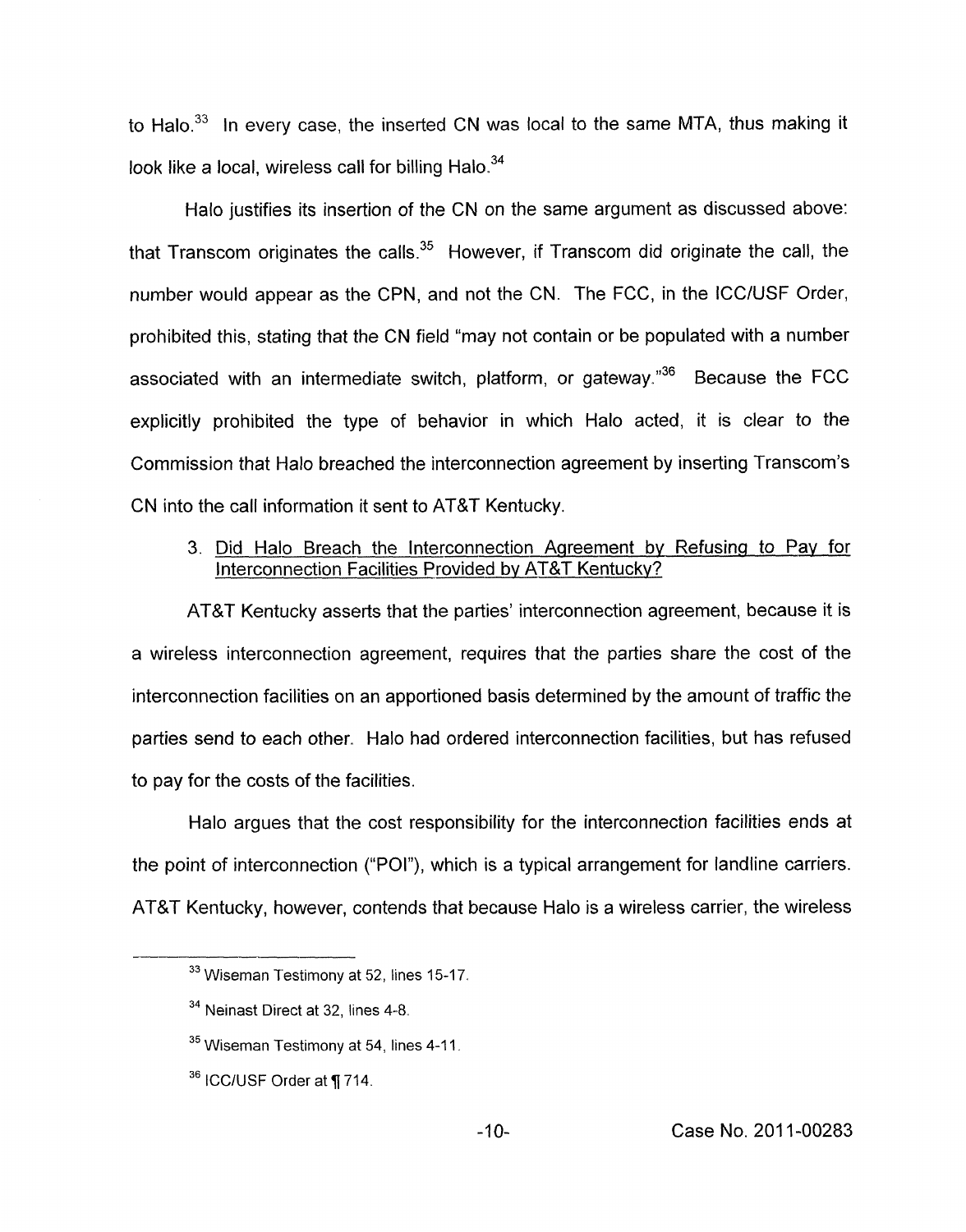interconnection agreement applies. $37$  The interconnection agreement provides, in

pertinent part, that:

[The parties] will share the cost of the two-way trunk group carrying both Parties [sic] traffic proportionally when purchased via this Agreement . . . BellSouth will bear the cost of the two-way trunk group for the proportion of the facility utilized for the delivery of BellSouth originated Local traffic to Carrier's POI within BellSouth's service territory and within the LATA . . . , and Carrier will provide or bear the cost of the two-way trunk group for all other traffic . . . . *<sup>38</sup>*

The interconnection agreement also provides that:

BellSouth will bill Carrier for the entire cost of the facility. Carrier will then apply the BellSouth originated percent against the Local Traffic portion of the two-way interconnection facility charges billed by BellSouth to Carrier. Carrier will invoice BellSouth on a monthly basis, this proportionate cost for the facilities utilized by BellSouth.<sup>31</sup>

Under the interconnection agreement, there is joint responsibility for the costs of

the facility. Halo, in the case before the Commission, is responsible for 100 percent of the traffic traveling over the interconnection facilities and should pay for the use of the facilities pursuant to the interconnection agreement. Therefore, the Commission finds that Halo breached the interconnection agreement by not paying for the interconnection facilities and finds that Halo is responsible for the costs associated with the interconnection facilities.

<sup>&</sup>lt;sup>37</sup> McPhee Direct at 12, lines 6-7.

The lntercannection Agreement between BellSouth Telecommunications, LLC and Halo **<sup>38</sup>** Wireless, Inc., at Section V.B.

*Id.* at. Section V1.2.b. **<sup>39</sup>**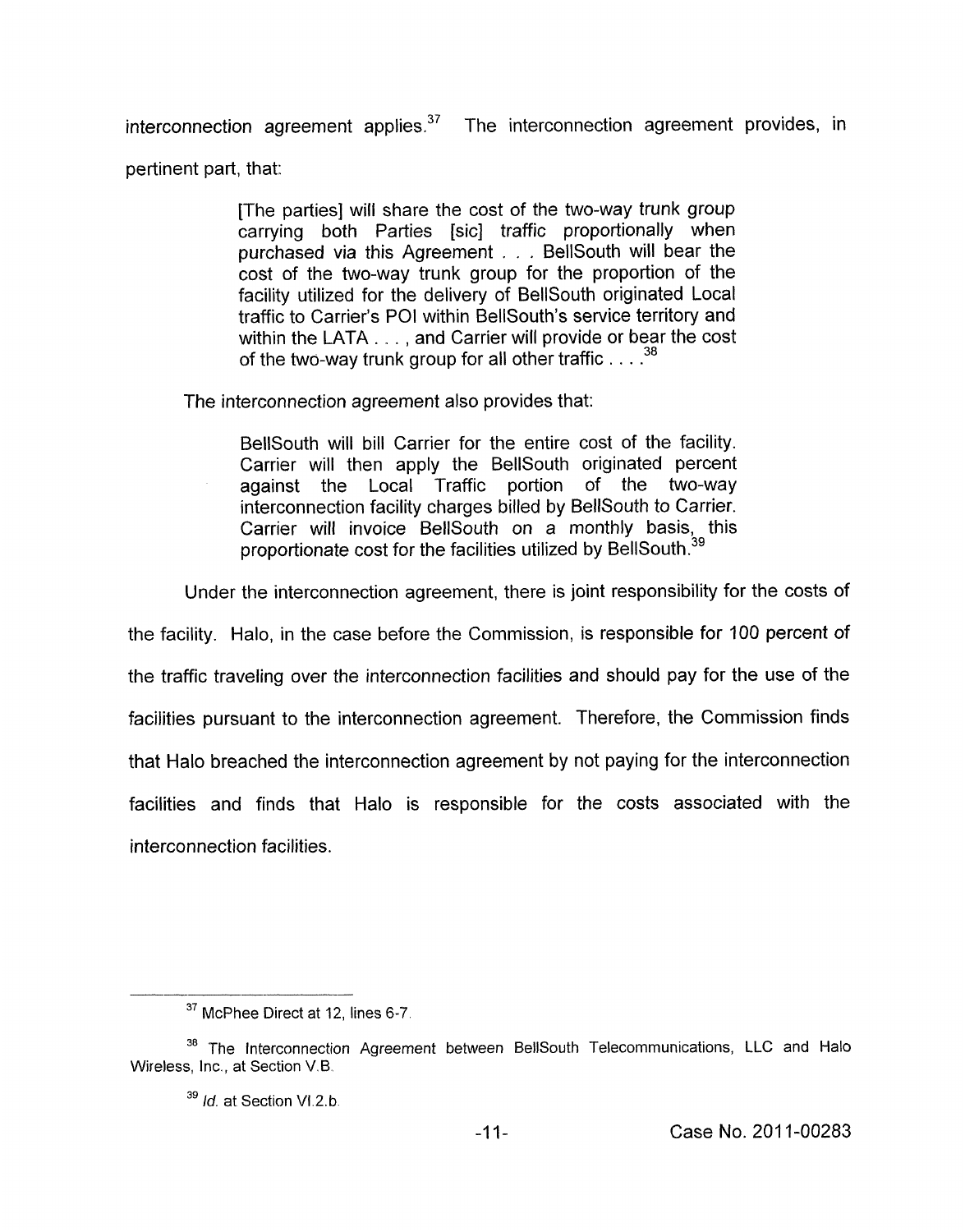#### CONCLUSIONS AND FINDINGS

Based on the evidence contained in the record as described above and as similarly determined in decisions of the FCC and numerous state commissions, it is clear that Halo breached its interconnection agreement with AT&T Kentucky. It also appears that Halo engaged in its arrangement with Transcom for the sole purpose of avoiding paying access charges to AT&T Kentucky. Therefore, the Commission makes the following findings:

1. Halo has breached the parties' interconnection agreement by: (1) sending landline-originated traffic to AT&T Kentucky; (2) inserting incorrect CN information on calls; and (3) failing to pay for facilities it has ordered under the interconnection agreement.

2. As a result of Halo's breach of the interconnection agreement, AT&T Kentucky no longer has to perform under the interconnection agreement and may stop accepting traffic from Halo.

**3.** Halo is liable to AT&T Kentucky for access charges on the non-local traffic it has delivered to AT&T Kentucky for termination to AT&T Kentucky end users.

**4.** Halo is liable to AT&T Kentucky for interconnection facility charges that Halo has refused to pay to AT&T Kentucky.

The above findings are consistent with every state commission that has addressed the issues complained of in this proceeding. Halo engaged in a deliberate scheme to avoid paying access charges, thereby harming Kentucky carriers by depriving them of significant revenues.

-1 *2-* Case No. 201 1-00283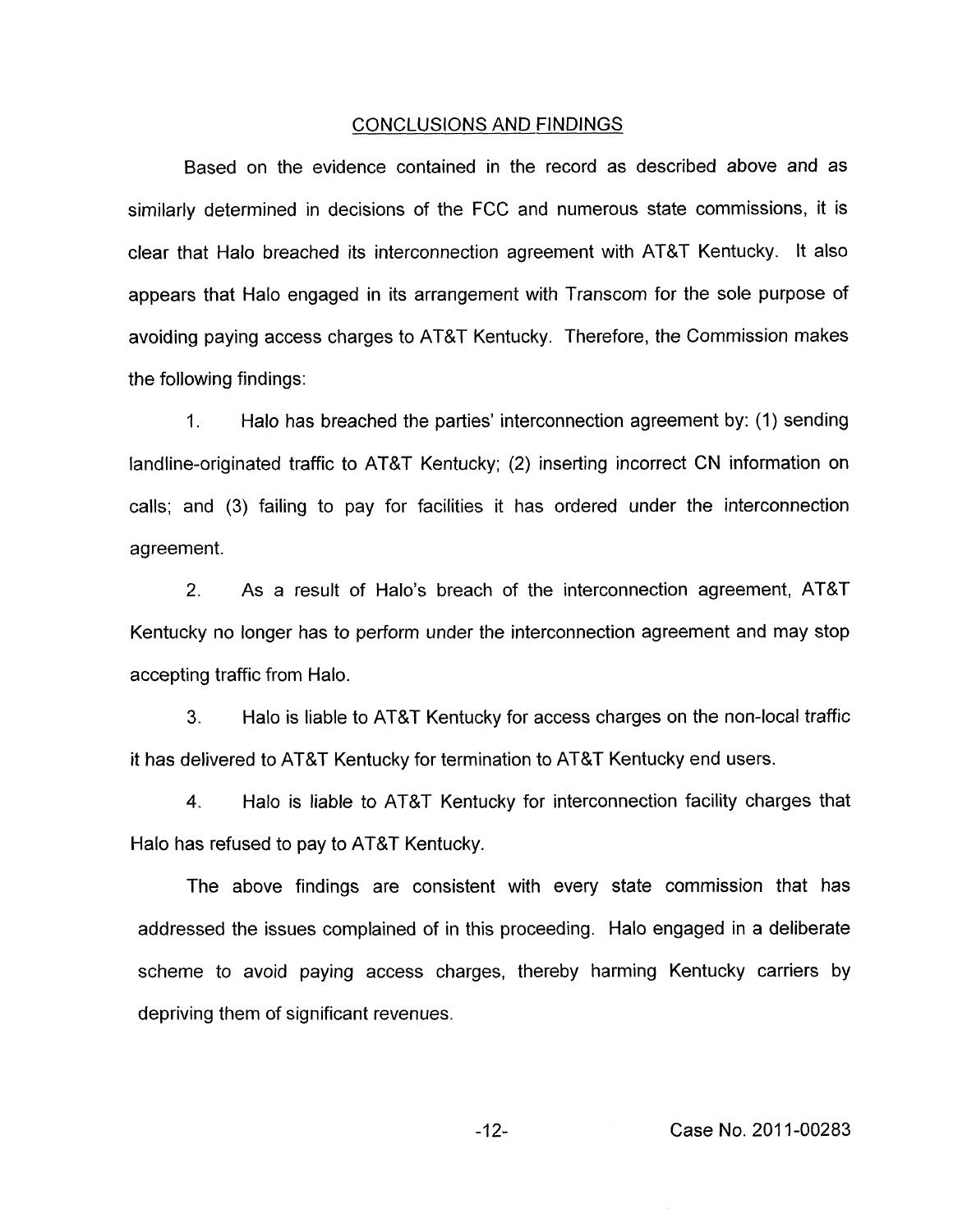IT IS THEREFORE ORDERED that:

1. AT&T Kentucky is excused from further performance under the interconnection agreement.

2. Halo is liable to AT&T Kentucky for access charges on the non-local traffic it has delivered to AT&T Kentucky for termination to AT&T Kentucky end users.

**3.** Halo is liable to AT&T Kentucky for interconnection facility charges that Halo has refused to pay to AT&T Kentucky.

**4.** All other motions are denied as moot.

5. This case is closed and removed from the Commission's docket.

**6.** This is a final and appealable Order.

By the Commission



*A*  ∤e Ďirector

Case No. 2011-00283